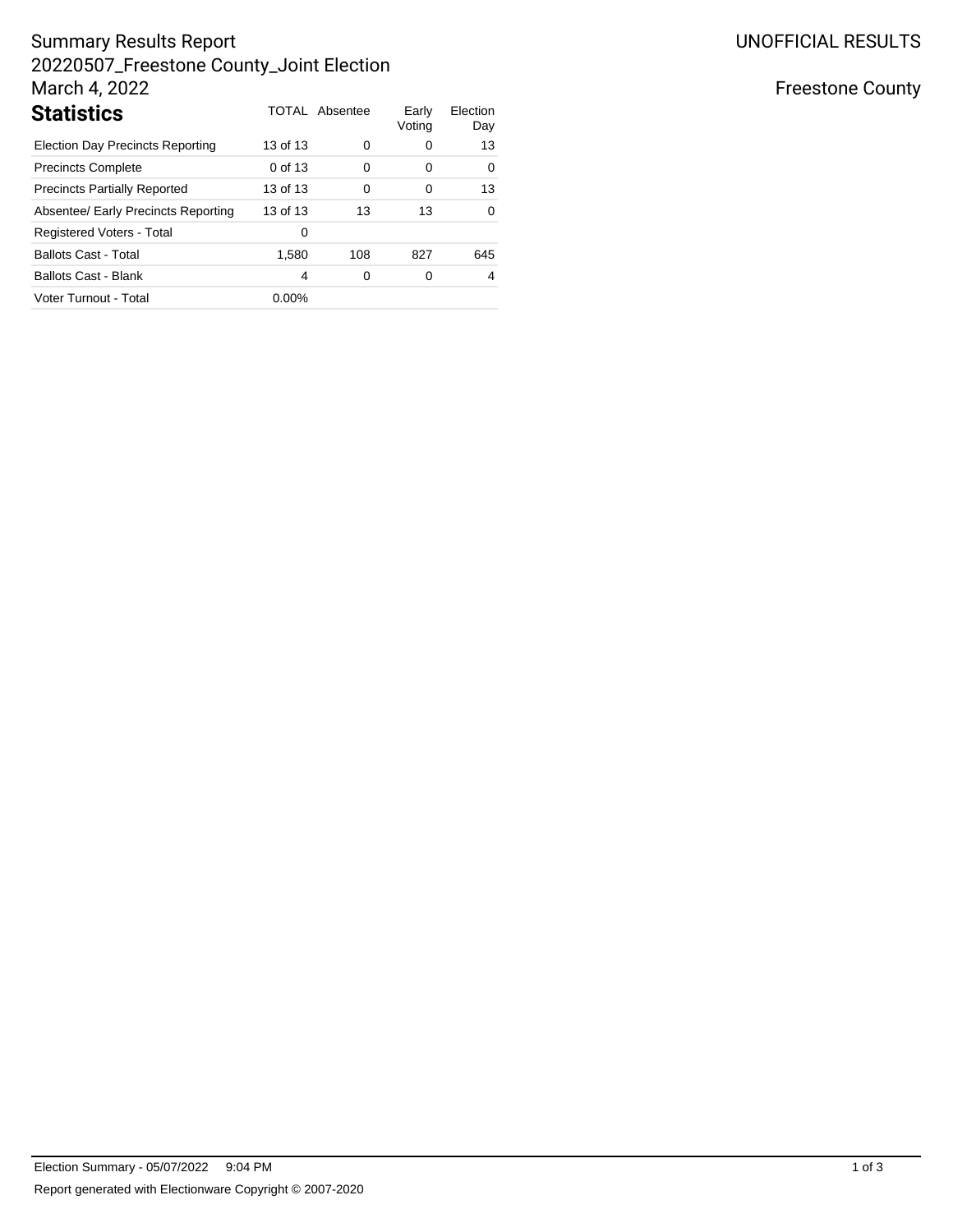## Summary Results Report 20220507\_Freestone County\_Joint Election March 4, 2022

### **STATE PROP 1**

Vote For 1

|         | TOTAL Absentee |    | Early<br>Voting | Election<br>Day |
|---------|----------------|----|-----------------|-----------------|
| For     | 1.309          | 84 | 706             | 519             |
| Against | 193            | 18 | 82              | 93              |

### **STATE PROP 2**

Vote For 1

|         | TOTAL Absentee |    | Early<br>Voting | Election<br>Day |
|---------|----------------|----|-----------------|-----------------|
| For     | 1.246          | 83 | 657             | 506             |
| Against | 261            | 23 | 131             | 107             |

#### **City of Fairfield, Mayor**

Vote For 1

|              |     | TOTAL Absentee |        | Early Election |
|--------------|-----|----------------|--------|----------------|
|              |     |                | Votina | Day            |
| Kenny Hughes | 268 |                | 161    | 99             |

### **City of Fairfield, Councilman, Pl 1**

Vote For 1

|            |     | TOTAL Absentee | Votina | Early Election<br>Dav |
|------------|-----|----------------|--------|-----------------------|
| James Tyus | 245 |                | 146    | 90                    |
|            |     |                |        |                       |

### **City of Fairfield, Councilman, Pl 2**

Vote For 1

|                         | <b>TOTAL Absentee</b> | Early<br>Voting | Election<br>Day |
|-------------------------|-----------------------|-----------------|-----------------|
| Conrell J. Lockett, III | 91                    | 50              | 40              |
| Roger M. Keeton         | 43                    | 27              | 15              |
| <b>Arland Thill</b>     | 211                   | 132             | 75              |

#### **City of Teague, Mayor** Vote For 1

|               |     | TOTAL Absentee | Early<br>Voting | Election<br>Day |
|---------------|-----|----------------|-----------------|-----------------|
| James Monks   | 157 | 8              | 88              | 61              |
| David Huffman | 206 |                | 115             | 83              |

#### **City of Teague, Alderman, Pl 1** Vote For 1

|     |    | Early<br>Voting | Election<br>Day |
|-----|----|-----------------|-----------------|
| 141 | 10 | 81              | 50              |
| 213 | 6  | 119             | 88              |
|     |    | TOTAL Absentee  |                 |

#### **City of Teague, Alderman, Pl 3** Vote For 1

|                  | TOTAL Absentee |   | Early<br>Voting | Election<br>Day |
|------------------|----------------|---|-----------------|-----------------|
| Douglas Allen    | 70             |   | 37              | 32              |
| Lois Ann Mims    | 196            | 8 | 103             | 85              |
| Marrilyn Michaud | 92             |   | 63              | 22              |

## Freestone County